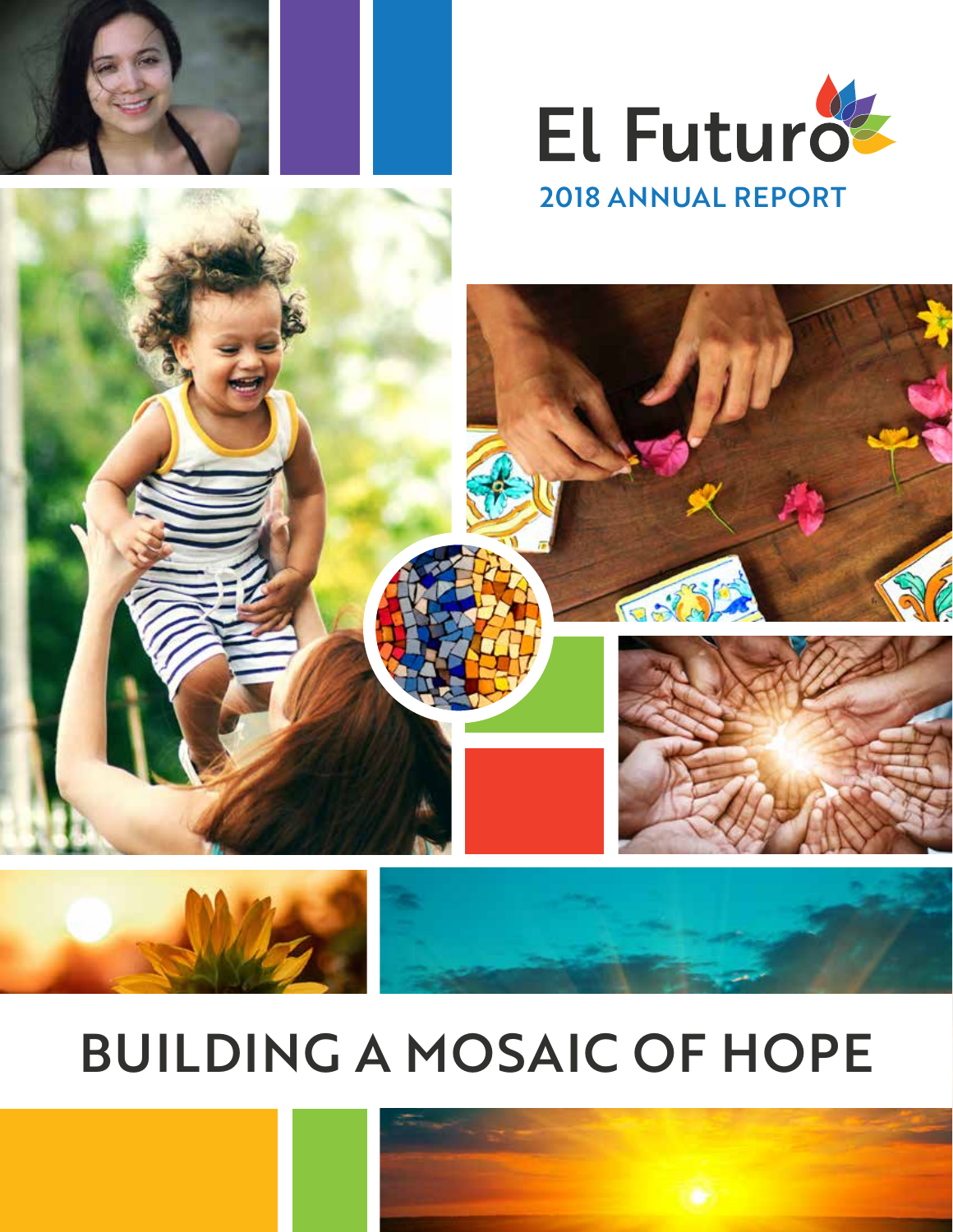

#### **Dear friends,**

As I think about the families who grew stronger at El Futuro last year, I am overwhelmed with gratitude. I think of the many kids whose grades improved after learning to manage anxious thoughts. I think of so many mothers struggling with separation from their children who worked through depression and learned new ways to engage with friends and family here in their new community. And I think of the fathers who learned to manage intense memories from their home countries. I am humbled by the hope and resilience these families demonstrate and by the true transformation they embody!

2018 was an amazing year of transformation for El Futuro as well. With the support of our friends and partners, we moved our Durham clinic from a cramped, downtown space with difficult street parking to a 40% larger clinic in the emerging Reuse Arts District in Durham's Lakewood community. With easier parking and a brighter, more vibrant feel, many more families are finding their way to our services.

In conjunction with this move and a growing reach through our development of the first-ever NC Latino Mental Health Provider Network (now over 300 members and growing!), we transformed the look and feel of El Futuro with a new logo. The logo suggests petals of the sunflower, which represents hope and happiness as it turns its face to the sun. The brightly colored petals allude to the diverse Latin American cultures that come together in our staff and clients. The overlapping of the petals is reminiscent of the mosaic patterns that create vibrancy in Latin communities.

Together, we're building a mosaic of services to nurture stronger familias that includes psychiatry, therapy, case management, school-based services, telemental health, and more. This work is supported by a generous and bright mosaic of committed donors, grantors, partners, and friends, just like you. Together, we're *building a mosaic of hope,* and for that, I am so grateful.

Onward!

Luke Smith, MD Executive Director & Psychiatrist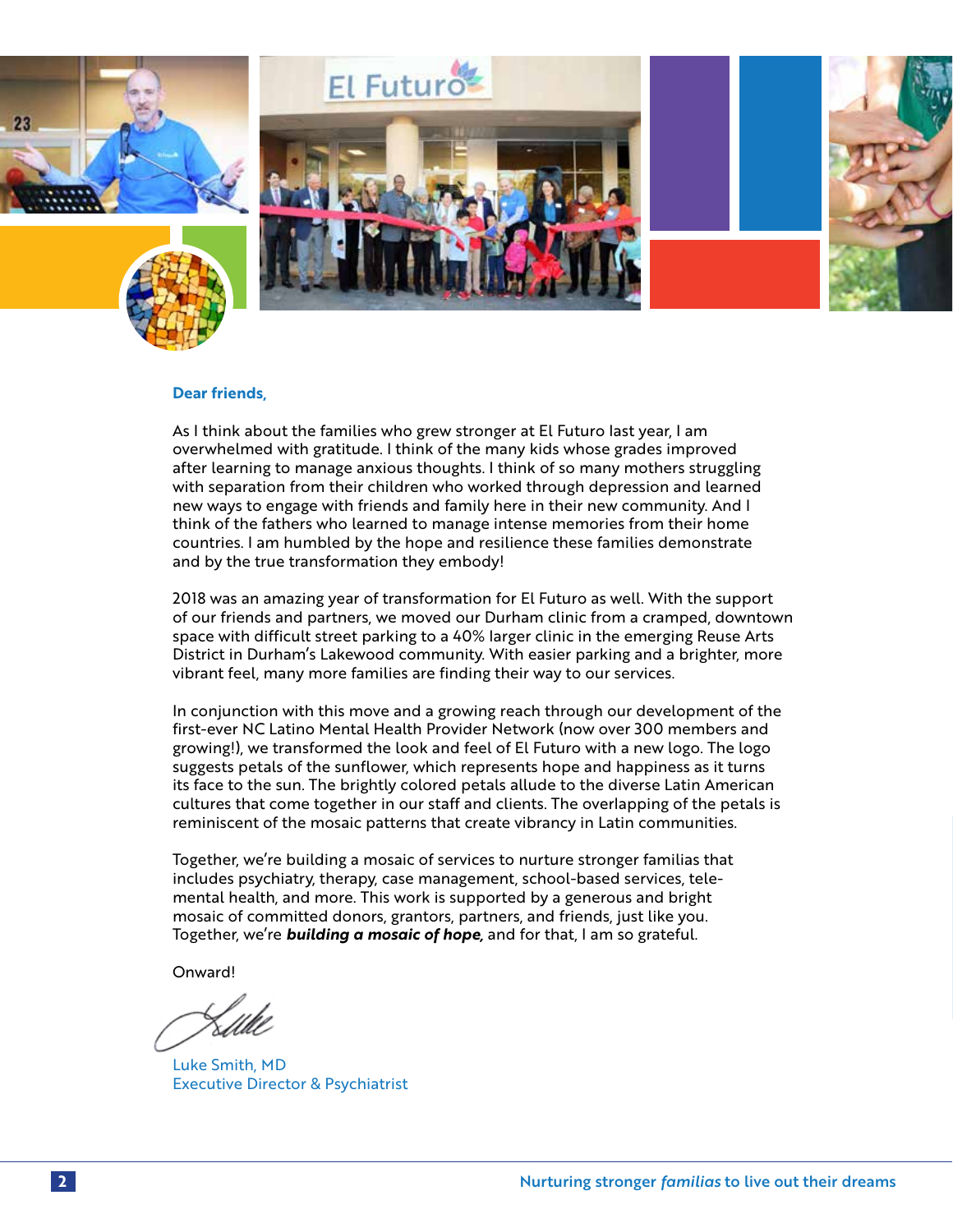# **Program Highlight**

## **Trauma Sensitive Yoga, Movement, and Mindfulness Groups**

**Over the last year,** we grew our group treatment programs to more specifically target healing and recovery in clients who have experienced complex histories of traumatic events. With these innovative and evidence-based approaches, we expanded the ways Latino families could connect with our care and continue their journeys of healing.



Mente Sana is a skillsbased group where Latina survivors of trauma practice mindfulness and build resilience through improved emotional regulation and distress tolerance. Through shared experiences and with new skills, the women develop a new sense of safety and calm.

Logrando la Calma is designed for clients who experience anxiety and stress related to traumatic life events. Integrating both trauma sensitive yoga and Mindfulness Based Stress Reduction Techniques (including relaxation, breathing, mindfulness, and movement), the clients gain improved abilities to manage difficult emotions and stressors in their lives.

Movimientos Conscientes is a Trauma Center Trauma Sensitive Yoga (TCTSY) group designed for Latina survivors of repeated and continuous traumatic events. Aspects include breathing, moving, strengthening, stretching, and resting. By focusing on the felt sense of the body, these techniques allow participants to restore their connections of mind and body and to cultivate a sense of personal agency that is often compromised as a result of trauma.



We're excited to continue to grow these group approaches next year, with the addition of the Padres Efectivos group early in 2019. Padres Efectivos is a skills-based group for parents of children who are affected by mental health challenges. Its launch in more settings statewide is made possible with generous support from the NC Department of Health and Human Services, Division of Mental Health, Developmental Disabilities and Substance Abuse.

Much more than a group, they trusted each other, they knew their stories much more in depth. At the end, they brought food and shared recipes after the class. They shared information with one another. It's not just what happens in the class and how they apply the skills, it's the community that they build with each other. People were carpooling, spending time together. So it really is more than just what the class teaches, it's an opportunity for building support with each other that stays. -Martha, facilitator of Mente Sana



Support for these groups was provided by the hope & grace fund, a project of New Venture Fund, in partnership with the global women's skincare brand, philosophy, inc. Support was also provided by other donors and partners.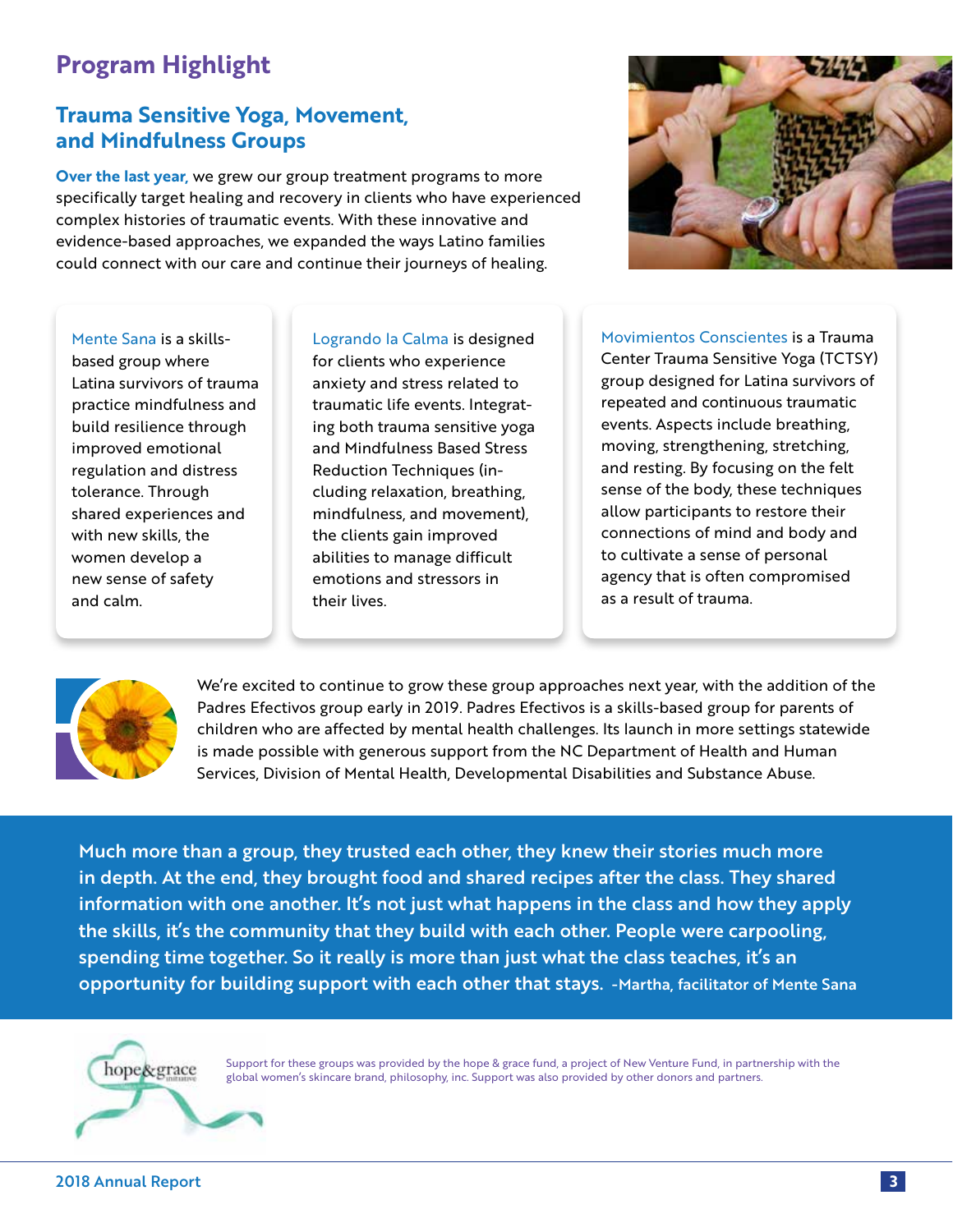

## **A GROWING NETWORK OF PROVIDERS**

Over 300 mental health and other service providers serving the Latino community are connected through La Mesita Latino Mental Health Provider Network.

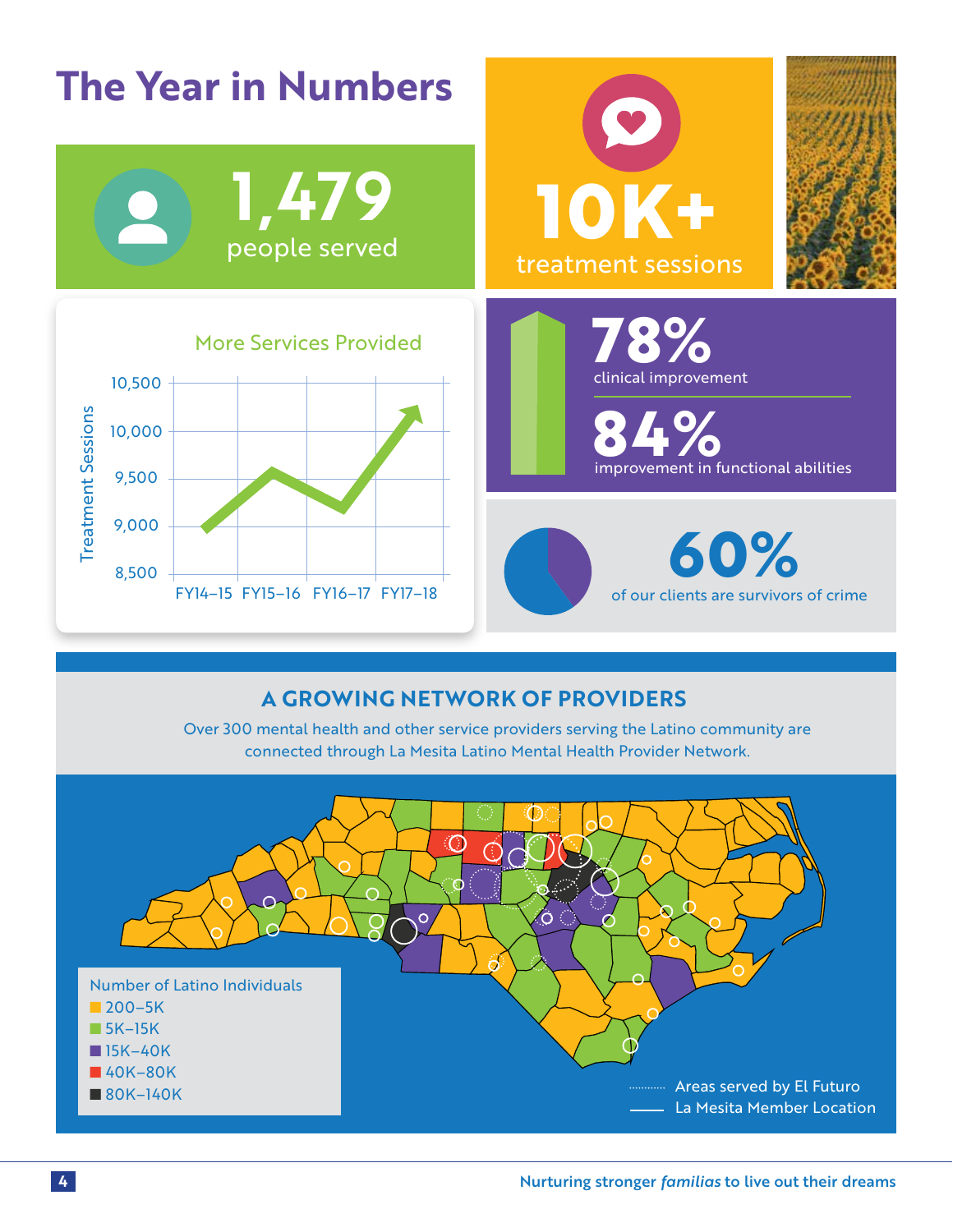

## **Nurturing Stronger Familias: Gloria's Story**

At El Futuro, we are so privileged to walk with extraordinary families through journeys of transformation and healing. Several years ago we met Gloria,\* who first came to see us with symptoms of severe depression and PTSD. She struggled with intense memories and impacts of a severe act of violence. The stresses she carried weighed so heavily that she struggled to simply leave her home. Just coming to her psychiatry appointments was a tremendous act of resilience and courage.

But somehow she kept coming—to both psychiatry and therapy sessions—when she felt brave enough to attend. She learned new techniques for managing the intense emotions she felt and for feeling safer in relationships. Yet despite encouragement from our team, she continued to have a hard time engaging in family and social activities outside her home.

That is, until just a few weeks ago, when she came to one of our Logrando la Calma group sessions. It was the first time she had attended a group session, and when she saw Dr. Smith in the hallway afterwards, she said with confidence, "I did what you said! I joined a group!" And she's keeping at it now with regular attendance!

For her, simply navigating the bus system and encountering strangers is an act of extraordinary courage. Because of your support, she is learning new skills and making new friends who understand her journey. The mosaic of support she receives—through psychiatry, therapy, and now group treatment—is clearly helping her grow stronger every day. Together with her family and her new friends in the group, she's *building a mosaic of hope* for the future!

\*Identifying details have been changed to protect client anonymity.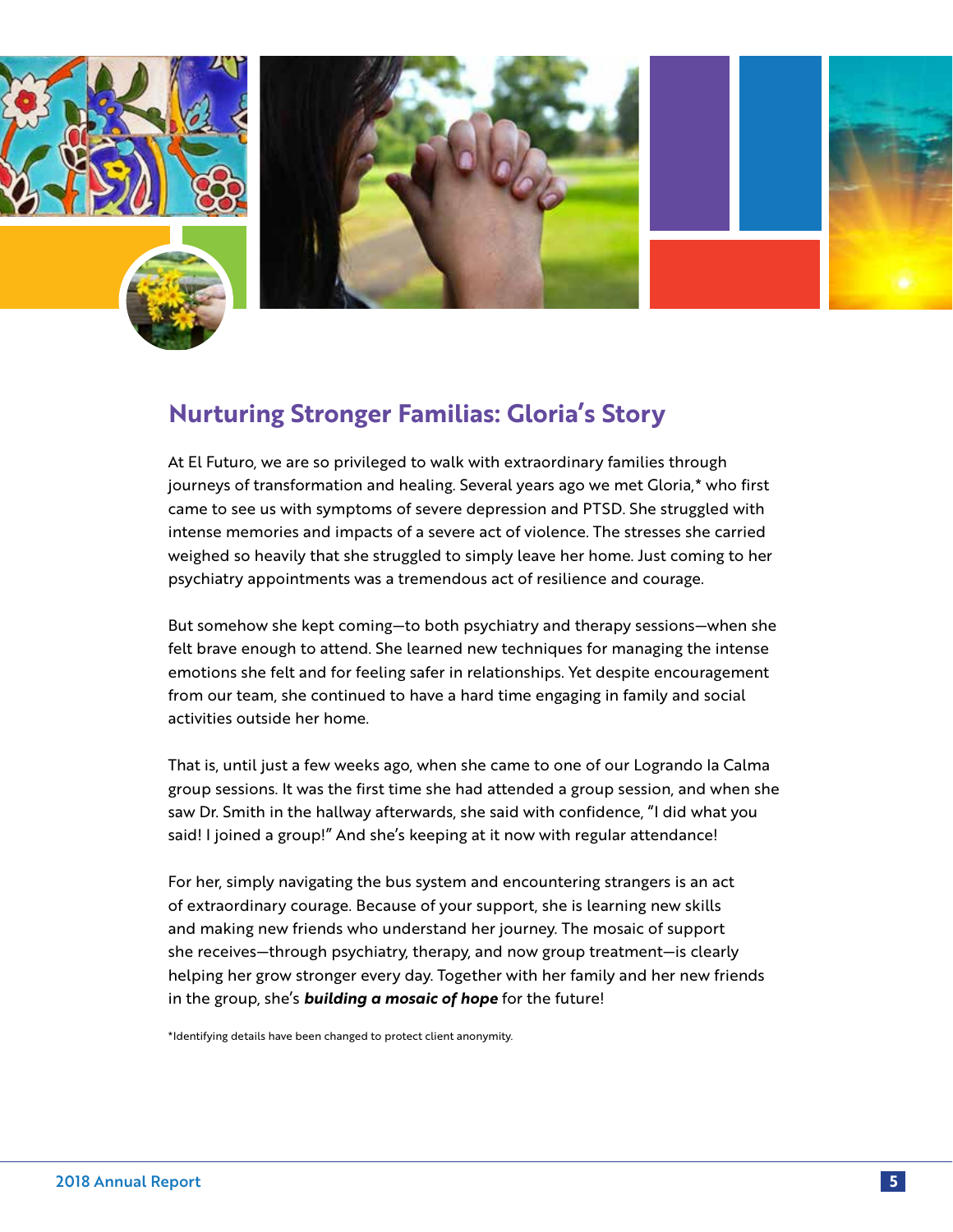# **Financial Stewardship**

| <b>INCOME</b>        |                                          |                                                                                             |
|----------------------|------------------------------------------|---------------------------------------------------------------------------------------------|
| \$992,154            | <b>Grants &amp; Contracts</b>            |                                                                                             |
| \$622,474            | <b>Service Revenue</b>                   |                                                                                             |
| \$315,095            | <b>Individual &amp; Corporate Giving</b> |                                                                                             |
|                      |                                          | Total \$1,929,723                                                                           |
| <b>EXPENSES</b>      |                                          |                                                                                             |
| \$1,533,770          | <b>Program Services</b>                  |                                                                                             |
| \$196,134            | Administrative                           |                                                                                             |
| \$170,715            | <b>Fundraising</b>                       |                                                                                             |
|                      |                                          | Total \$1,900,619                                                                           |
|                      |                                          |                                                                                             |
|                      | of the costs to provide services         | of funding is attributed to the support of                                                  |
|                      | are reimbursed by 3rd party              | 61%<br>grantors, community organizations, and                                               |
|                      | payers                                   | individuals like you                                                                        |
|                      |                                          |                                                                                             |
| \$1,586,000          |                                          | Total cost of clinical service provision (teaching and training costs excluded from figure) |
|                      |                                          |                                                                                             |
|                      |                                          |                                                                                             |
| \$156                | <b>Average cost for one treatment</b>    |                                                                                             |
| \$61 Service Revenue | \$95 Contributions (Grants & Donations)  |                                                                                             |
|                      |                                          |                                                                                             |
|                      |                                          |                                                                                             |
| 1,000,000            |                                          |                                                                                             |
| 800,000              |                                          |                                                                                             |
|                      |                                          | Service Revenue                                                                             |
|                      |                                          | Donations<br>Grants & Contracts                                                             |
| 600,000              |                                          |                                                                                             |
|                      |                                          |                                                                                             |
| 400,000              |                                          |                                                                                             |
| 200,000              |                                          |                                                                                             |
|                      |                                          |                                                                                             |
| $\overline{0}$       |                                          |                                                                                             |
|                      | FY13-14<br>FY14-15<br>FY15-16<br>FY16-17 | FY17-18                                                                                     |

Each year El Futuro undergoes a full financial audit by a third-party accounting firm, Stancil & Co. Again, this year El Futuro received the best possible rating from this auditor, who found no deficiencies or weaknesses in internal controls.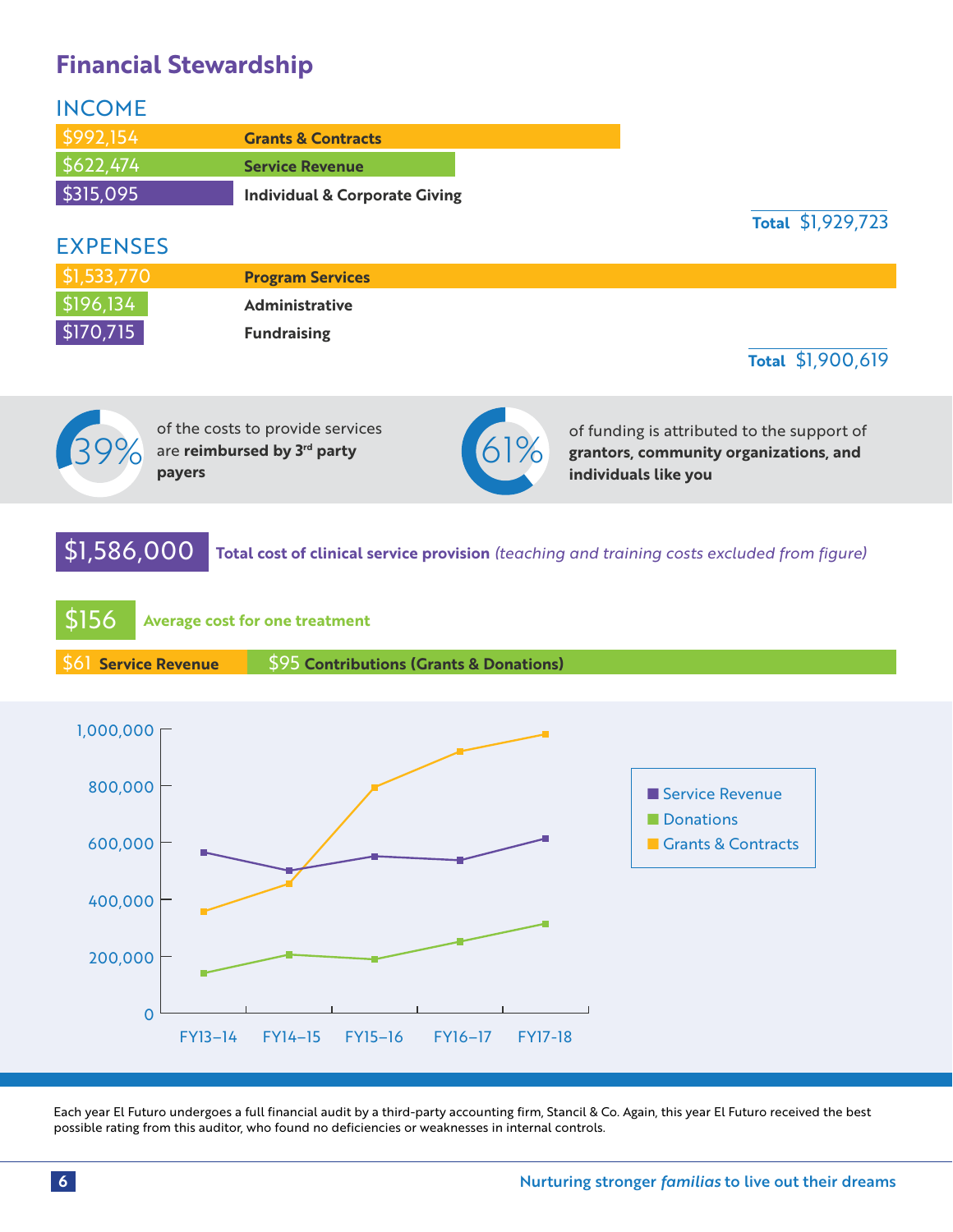## **Board of Directors and Colaboradores**

### **Board of Directors**

**Richard Bruch, MD** (Chair) Consultant, EmergeOrtho

**Nilda "Nena" Peragallo Montano, DrPH, RN, FAAN**  (Vice Chair) Dean, UNC School of Nursing

**Kay Edgar, CPA**  (Treasurer) CPA and Certified Financial Planner; Clinical Social Worker

**John Holton, JD**  (Secretary) Williams Mullen

## **Gracias a Nuestros Colaboradores**

**Cecilia Barja Chamas, MPP** Community Organizer

**Liliana Valle Delgado, MBA** Burt's Bees

**Kevin FitzGerald, MPA**

**Michael Frisch, MBA**  Consultant, ESC of the Triangle

**Jenni Owen, MA** Policy Director, Office of NC Governor Roy Cooper

**Hope Williams, JD** Staff Attorney, Legal Aid of North Carolina



#### **Futuristas (\$50,000+)**

Governor's Crime Commission

hope & grace fund, a project of New Venture Fund

Kate B. Reynolds Charitable **Trust** 

North Carolina Area Health Education Centers

Oak Foundation

Orange County

Patient-Centered Outcomes Research Institute

#### **Champions/Campeones (\$20,000–\$49,999)**

Chatham County

Juvenile Crime Prevention Council–Durham County

Oak Foundation's Triangle Area Capacity Building Project

United Way of the Greater Triangle

#### **Many thanks also to our individual donors!**

#### **Partners/Compañeros (\$5,000–\$19,999)**

Durham County

Fox Family Foundation

Galloway Ridge

Juvenile Crime Prevention Council–Chatham County

Orange County ABC Board

Town of Carrboro

Town of Chapel Hill

United Way of Chatham County

#### **Friends/Amigos (\$1,000–\$4,999)**

Duke's Community Care Fund